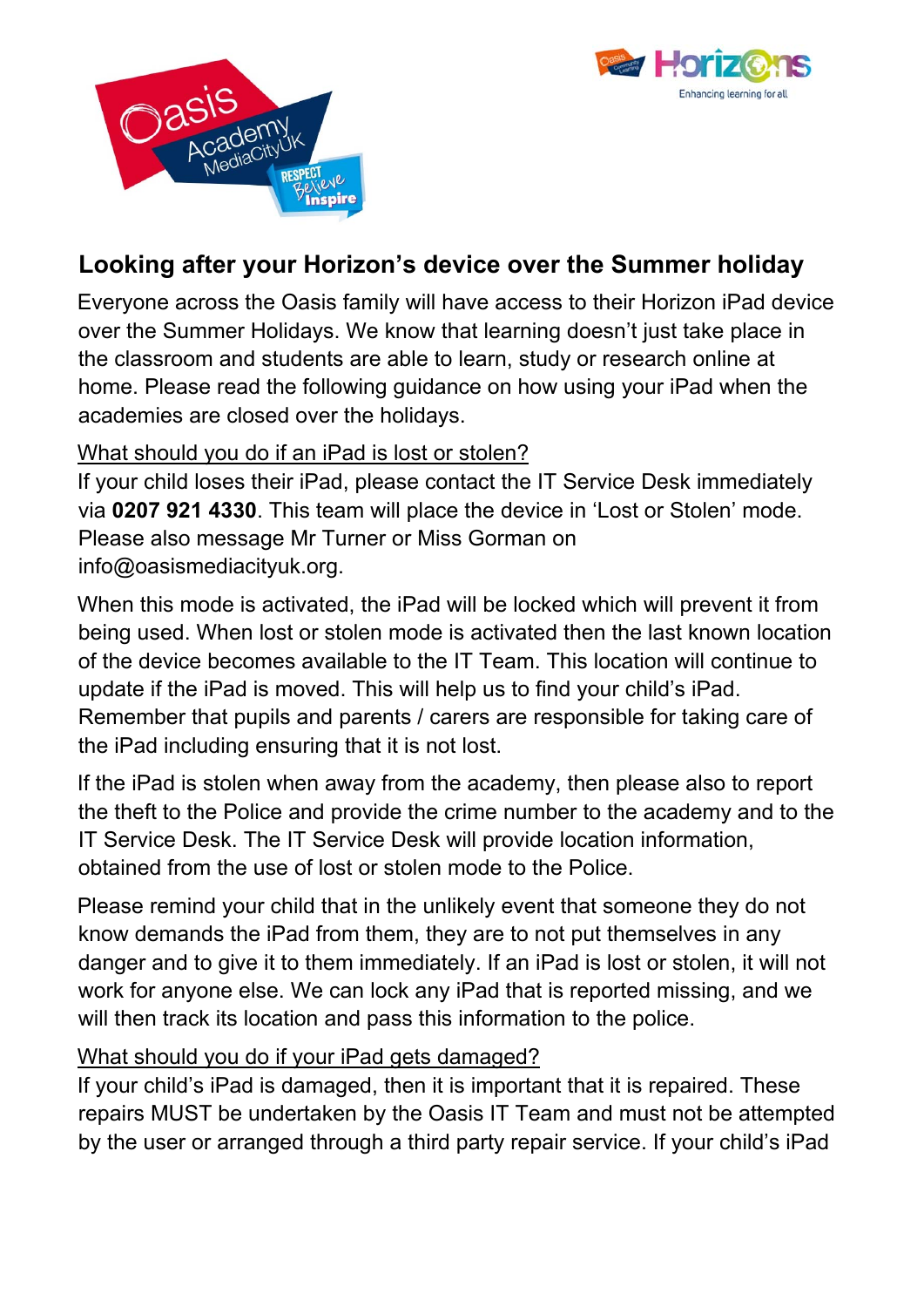



is damaged, then please inform Mr Turner or Miss Gorman on info@oasismediacityuk.org at the earliest possible time. In the meantime, please do not use your iPad as this could further damage your device. iPads that are damaged due to negligence or lack of care will result in the child's parent / carer being asked to meet the costs of repair in part or in full.

## Staying safe on their iPad

Your child should keep their iPad in its specially made case. This will keep it safe if it's accidentally dropped, and will protect the screen from anything else in their bag. When they are travelling, keep the iPad in a bag, out of sight. This will help make sure that the iPad does not get damaged or lost. Your child should only use their iPad where they can hold it carefully. Accidents are more likely to happen if when the iPad is used whilst on the move!

## Jamf Parent

You can manage your child's device by allowing and restricting apps and setting timers for app usage. To get yourself set up on Jamf Parent, click the following link and watch the short video tutorial:

https://docs.jamf.com/jamf-parent/guide-

forparents/Getting\_Started\_with\_Jamf\_Parent.html

Can we take the iPad on holiday?

As explained in the Home Use Agreement, the iPad must remain in the UK unless this is approved by the Oasis IT Team. If you would like your child to be able to take their iPad abroad, please contact your Academy well in advance of the trip and this will be discussed with the IT team. Oasis now prevent access to Office 365 outside of the UK for all our users.

#### iOS Updates

It is critical that all Oasis devices are updated to the latest software to make sure that they are not susceptible to viruses and Horizons iPads are no different. Updates will be provided regularly by the IT team but staff, students and parents must allow the update to be applied. If the update is not applied in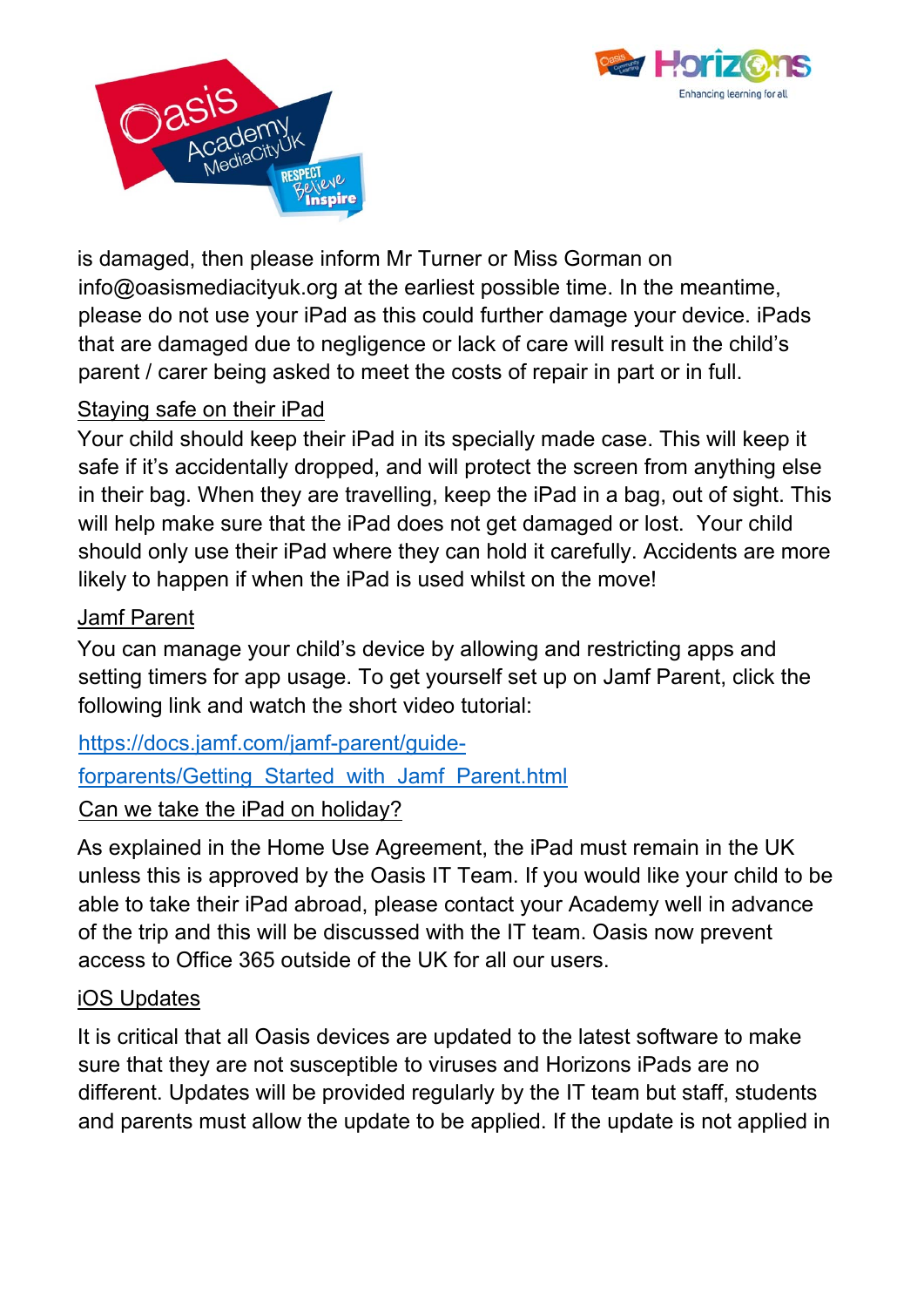



a timely manner, then the IT team will change the desktop wallpaper on the iPad and restrict the use of applications on the device automatically.

The device will look like the below and only the settings app will remain.